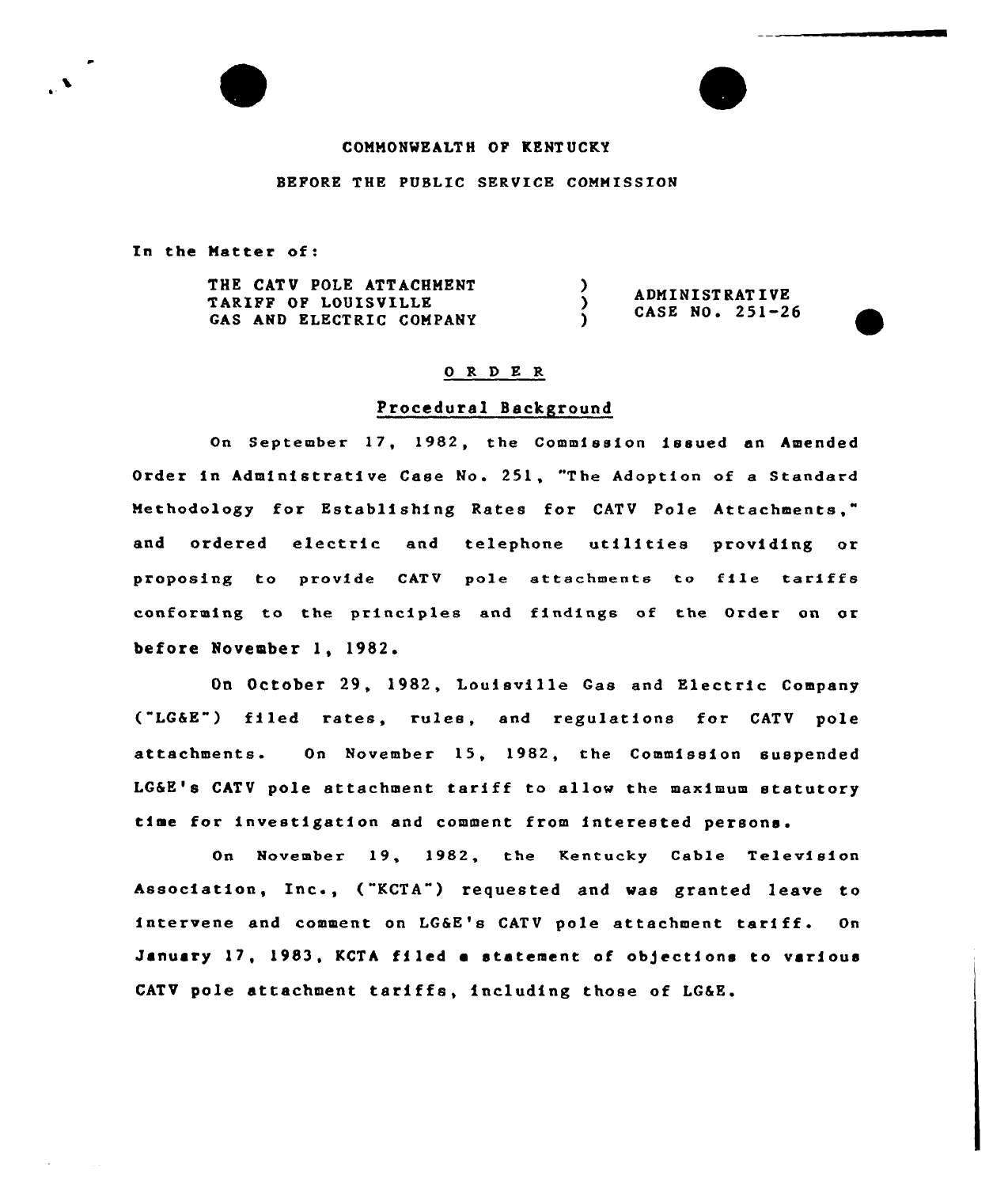On April 7, 1983, the Commission received an extension of time in which to consider LGSE'e CATV pole attachment tariff.

#### FINDINGS

The Commission, having considered the evidence of record and being advised, ie of the opinion and finds that:

1. LG6E's rules end regulatione governing CATV pole attachments do not conform to the principles and findings of the Commission's Amended Order in Administrative Case No. 251. LG&E hae not filed the terms and conditions in the tariff form prescribed by the Commission's regulations ae required by the Commission's Order of September 17, 1982. The rules and regulations when appropriately filed will be subject to the approval of the Commission.

2. LQ6E should be allowed to substitute 1982 hnnual Report information to ad)ust its annual carrying charge, if the information ie filed with the Commission.

#### ORDERS

IT IS THEREPORE ORDERED that LG6E's CATV pole attachment tariff filed with the Commission on November 2, 1982, be and it hereby is rejected.

IT IS PURTHER ORDERED that LG&E shall file revised rates, rules, and regulations governing cATv pole attachments with the Commission within 30 days from the date of this Order, and that the revised rates, rules and regulations shall conform to the findings of this Order and the Commission's Order of September 17, 1982

 $-2-$